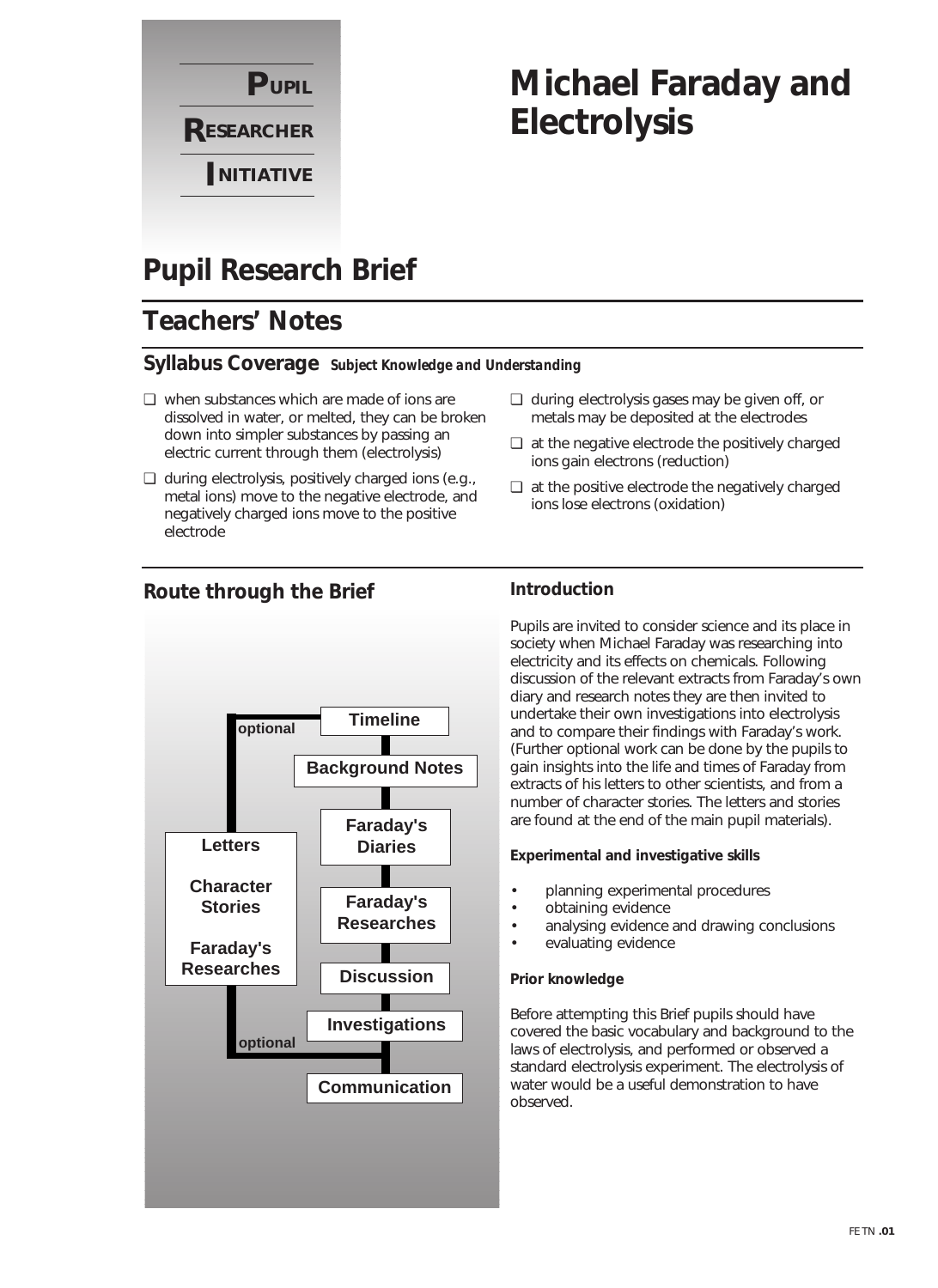### **Running the Brief**

#### **Pupil grouping**

Pupils could work in a number of groupings during this Brief. Suggestions are:

| Initial briefing                        | whole class; teacher<br>introduces and sets the<br>context for the Brief                    |  |
|-----------------------------------------|---------------------------------------------------------------------------------------------|--|
| <b>Background Notes</b><br>and Timeline | pairs or groups or whole<br>class, followed by<br>discussion                                |  |
| Scientific context                      | pairs or groups study<br>sections of the source<br>material followed by<br>discussion       |  |
| Investigation                           | whole class discussion of<br>factors involved and<br>allocation of tasks to small<br>groups |  |
| Communication                           | groups present their<br>work to whole class                                                 |  |

#### **Timing**

This Brief should take about 3-4 hours of classroom time. This could vary, depending on the number of diary and research note extracts which are used, and on the number of factors considered in the investigation. If social and historical issues are considered using the optional material at the end of the main pupil materials, clearly more time will be required, although it may be possible for this work to be undertaken in different subject time, eg. history, social studies.

#### **Activities**

Pupils should be issued with the **Study Guide**, which provides them with a summary of what they should produce as they work through the Brief. It can also be used as a checklist so that they can monitor their own progress.

A variety of source and background material is provided and it is intended that only selected parts will be used by different pupils. Teachers will need to match the approach to the abilities and interests of their pupils, drawing on the differentiated approaches a, b or c.

#### *Timeline and Background Notes*

a. The teacher outlines the story of Michael Faraday and his times, drawing on the **Timeline** and **Background Notes**. Pupils work through relevant questions on the **Discussion Guidelines Sheet**

b. Pupils are given the **Background Notes** and the **Timeline** in advance. They work through the relevant sections of the **Discussion Guidelines Sheet** and are asked to prepare short presentations or poster displays. (History or Social Studies teachers may be able to help, or work could be linked with these lessons).

#### *Scientific Context*

The sources in this Brief are genuine, being Faraday's own **Diary** and **Researches** book.

a. The teacher leads pupils through some of the material, emphasising the many factors that Faraday investigated, the accuracy of his work and how he generalised to make his 'laws'. The teacher could show that Faraday recognised areas of inaccuracy, even failed to investigate all areas with the same thoroughness ('heat' / temperature, in this case), or

b. the class takes the diary sections and extracts from Faraday's Researches. They split into pairs or small groups and work through one or more questions set out on the pupil **Discussion Guideline Sheets**. The **commentaries** could also be used here, or

c. high-achieving pupils take sections of the Diary and/or Researches and work with only a minimum of the Commentary (e.g. Muriatic acid is hydrochloric acid), looking for the ideas that Faraday is trying to put over and placing these alongside their own ideas.

From this reading of source material, the teacher leads a discussion of the factors that Faraday did/did not take into account. (i.e. it looks as if he tried everything possible except the effect of 'heat').

#### **Investigation details**

Pupils can investigate for themselves the process of electrolysis, paying particular attention to some of the factors that have been considered following their reading and discussion of Faraday's Diary and Researches extracts.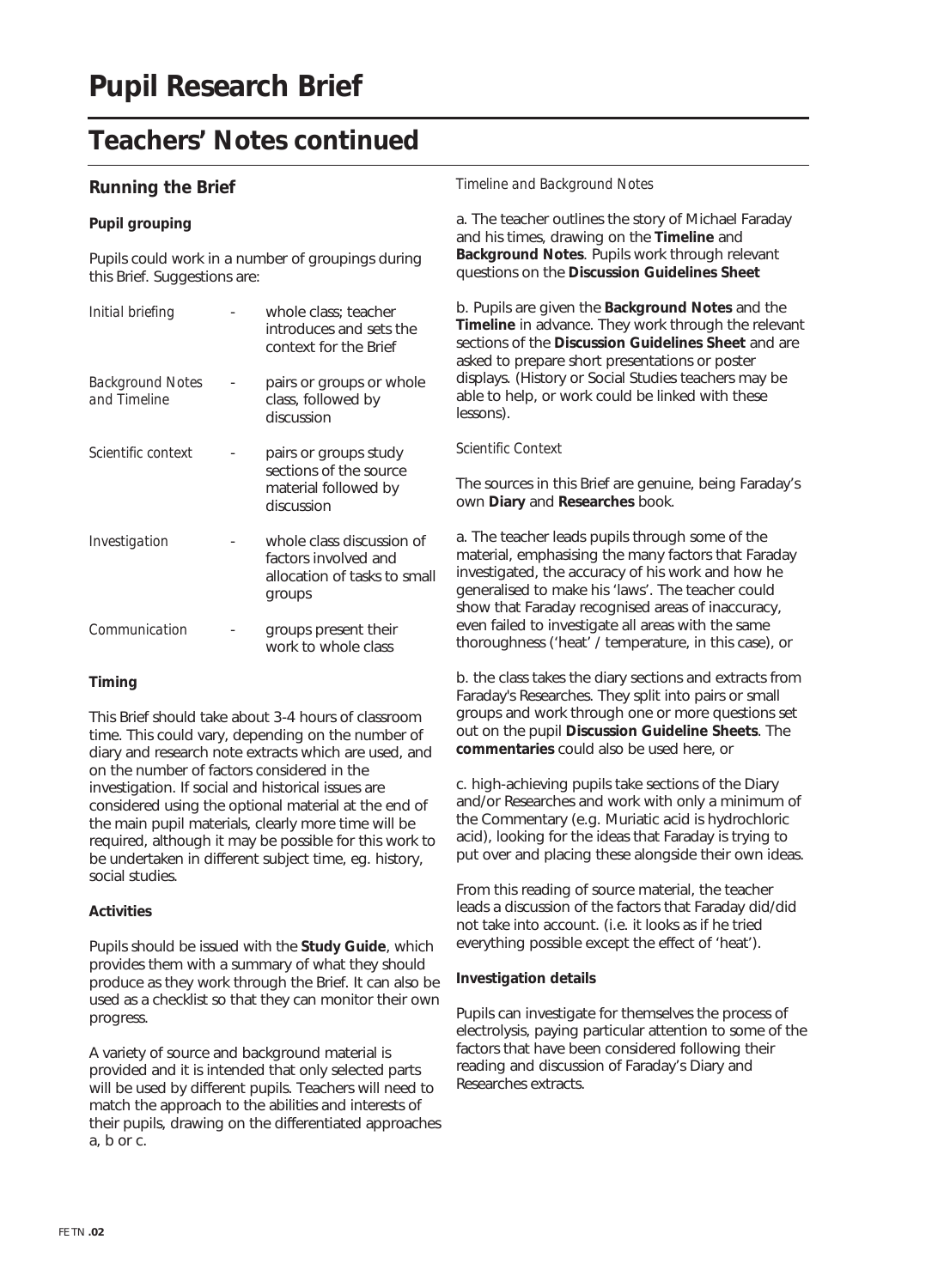For example, each group could be allocated a task to investigate how varying one or more of the following factors might affect electrolysis:

- (i) size of electrodes
- (ii) distance between electrodes
- (iii) value of current and/or the time it passes for
- (iv) temperature of electrolyte.

They could be asked to comment, where relevant, on how their conclusions compare with those of Faraday and perhaps identify and explain at least one advantage they had with their apparatus compared with Faraday's.

A Pupil **Investigation Guidelines Sheet** is provided if you wish to use it.

They could also take the opportunity to compare Faraday's methods of working (i.e. largely on his own, but discussing results and ideas with several other workers over a relatively long period of time) with present day methods (where often several researchers in a team, or different teams work together, often looking at different aspects of the same problem and discussing and pooling their results and conclusions. Such team work usually leads to a quicker solution, and where necessary, a more indepth and rigorous investigation). Today, researchers are usually working 'against the clock', as a result of funding timescales and also due to competition from other groups working in the same field.

By allocating different tasks to pupils, relating to the same topic area, as suggested above, they will see for themselves the benefits of team work.

Increasing the size of electrodes, increasing the temperature and decreasing the distance apart of the electrodes in each case, results in an increase in current and hence an increase in the mass of copper deposited at the cathode (and a corresponding decrease at the anode).

Results can be displayed in graphical form by plotting mass loss and/or gain of electrode with time, for electrode size, distance apart and temperature. This can also be done for investigating change in current (by altering the voltage).

Faraday's Law of Electrolysis (expressed in his own words as: 'chemical action or decomposing power is exactly proportional to the quantity of electricity which passes) could be investigated by varying current and/or time and then plotting change in mass of electrode against the product of current x time (coulombs).

#### **Technical details**

The electrolysis of copper sulphate solution (0.25 - 0.5M) using copper foil electrodes and a 4.5 or 6V power source is a good starting point for the investigations. Ensure electrodes are clean and not handled with the fingers. It is useful if voltmeters and ammeters are also available. For temperature variation, values of 20, 40 and 60°C are suitable. Care should be taken when measuring increase in mass of the electrode, to remove it and dry it carefully before weighing.

#### **Safety issues**

PLEASE NOTE: It is also important that you prepare your own risk assessments for the practical work in this Brief in the usual way.

The electrolysis of copper sulphate solution (0.25 - 0.5M) using copper electrodes (or a carbon anode and a copper cathode suggested in 'Further pupil research opportunities section') are fairly standard experiments. However care should be taken over risk assessments for both the chemical solution used (and its strength) and the products of electrolysis (singly and in combination).

Electrolysis of water, with its flammable gas products (explosive in combination) should be left as a demonstration or done under the supervision of the teacher.

#### **Assessment issues for** *Experimental and Investigative Science* **(National Curriculum for England and Wales)**

| P | Planning           | Obtaining evidence  |
|---|--------------------|---------------------|
| A | Analysing evidence | Evaluating evidence |

Each of the factors of the electrolysis process suggested for investigation can be investigated separately and the level of difficulty will depend on the scientific knowledge and understanding used. Equally, the level of skills required will be a factor in the assessment; e.g. size or distance apart of the electrodes can be more easily controlled and measured than can the temperature of the electrolyte.

Care with the uncertainties involved in quantitative measurement will allow higher levels of analysis and evaluation. This may be particularly so where results of more than one experiment on a factor are considered, and where all the factors are considered as a whole in an evaluation of the laws of electrolysis.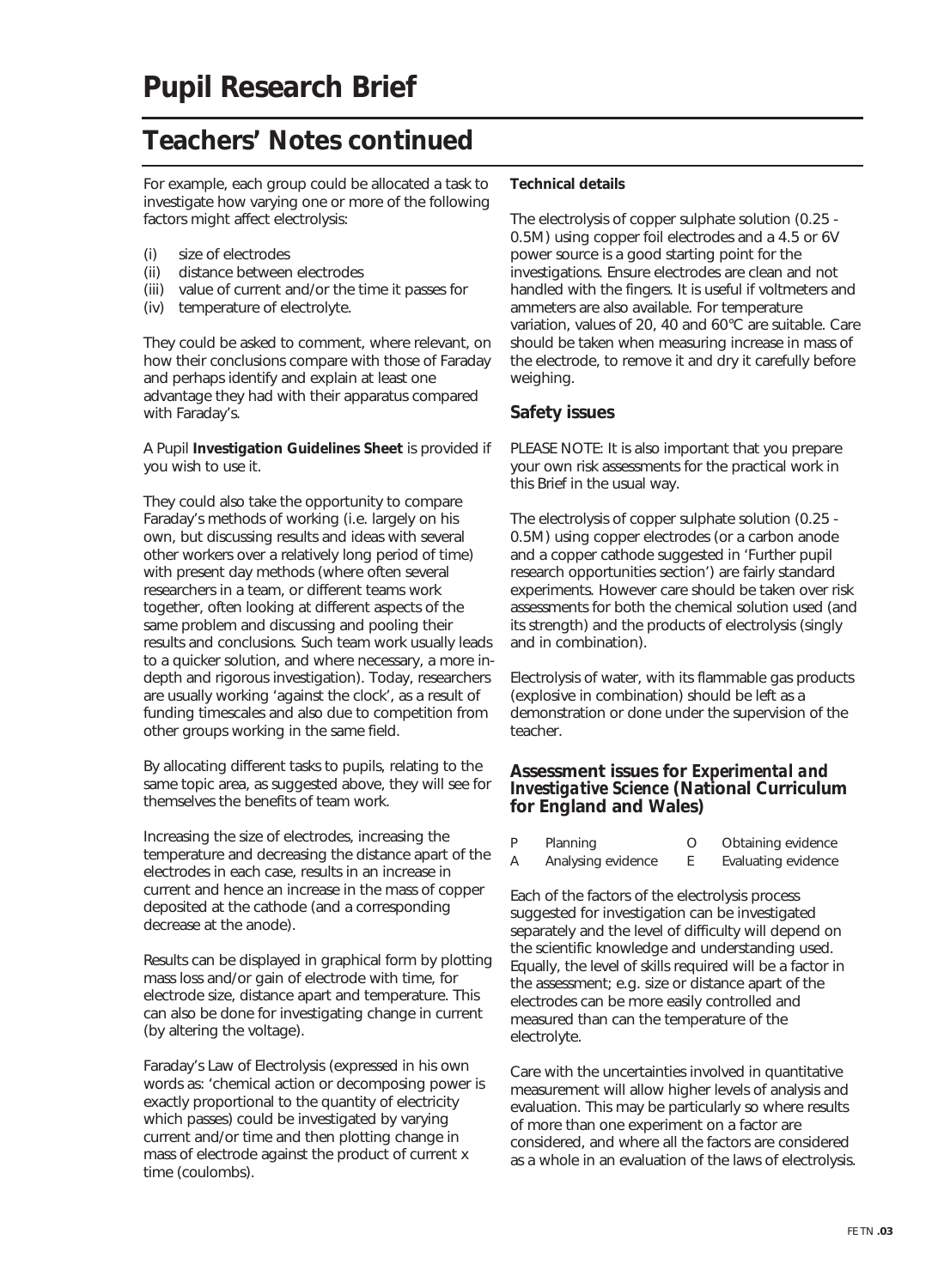This Brief provides a range of opportunities for pupils to carry out investigative work. Pupils should be able to achieve high marks in each of the skill areas. However, the Brief contains a number of descriptions of actual experiments carried out by Faraday, and so this must be taken into account when awarding marks for **Skill Area P**.

#### **Assessment issues for** *Experimental and Investigative Science* **(Northern Ireland Curriculum)**

- P Planning O Obtaining evidence
- I Interpreting and Evaluating

See also notes for England and Wales.

This Brief provides a range of opportunities for pupils to carry out investigative work. Pupils should be able to achieve high marks in each of the skill areas. However, the Brief contains a number of descriptions of actual experiments carried out by Faraday, and so this must be taken into account when awarding marks for **Skill Area P.**

#### **Scottish syllabus coverage**

Standard Grade Chemistry - *Proportions of Subtances* and *Corrosion*

#### **Further pupil research opportunities**

1. Pupils could read and discuss further paragraphs from the diary and/or researches book, for example:

- (i) pupils read "The Volta-electrometer" (Researches paras 732-739) and discuss this in relation to Hoffmann's voltameter and the problems of using this as a measuring instrument;
- (ii) pupils read "The Volta-electrometer" and compare this as a measuring instrument for current with the swinging needle of a movingcoil ammeter;
- (iii) pupils could design and possibly carry out an experiment under teacher supervision to show how a Hoffmann's voltameter could be used as a current measuring device.

2. Pupils could also investigate the copper sulphate electrolysis using a carbon anode and a copper cathode, comparing it with the electrolysis using copper electrodes.

3. Pupils could read the article *Batteries for the 21st Century* in Issue 2 of PRISM and write a short piece

comparing batteries in Faraday's time with those currently being developed.

### **Further notes on use of Optional Source Material: the historical and social context**

#### **Introduction**

The materials in this section of the Brief offer additional ideas and resources to help pupils gain insights into the life and times of Faraday. They could be integrated with scientific work in the main part of the Brief, but equally, it could be beneficial to develop the opportunity for cross-curricular work with the History, Social Studies, English or French departments.

The material includes some of Faraday's actual correspondence with other scientists working in the field at the time, and also four character stories, which although not based on fact, reflect the reality of the time.

#### **Source material: Letters from and to Michael Faraday**

Apart from the science contained in these letters, a great deal can be absorbed from the (then) conventional beginnings and ends of letters and the social chit-chat also involved. Intended mainly for teachers' personal background, excerpts could clearly be used with some classes to illustrate points. You may wish to devise some questions or DARTS (Directed Activities Related to Text - see General Teachers' Notes, Pack 1) to help pupils actively interrogate these letters. There is some useful and relevant science in them.

#### *Faraday and Benjamin Abbott*

Benjamin Abbott was a friend from Faraday's youth. Pupils who can translate the French postscript might enjoy it !

#### *Faraday and Mary Somerville*

Mary Somerville came from the landed gentry and was an academic and keen scientist. Somerville College bears her name and hers is the only statue of a woman in the Royal Institution.

#### *Faraday and André-Marie Amp*è*re*

They met while Faraday was on the Grand Tour and corresponded throughout their lives; Ampère writing in his native French. The original French version is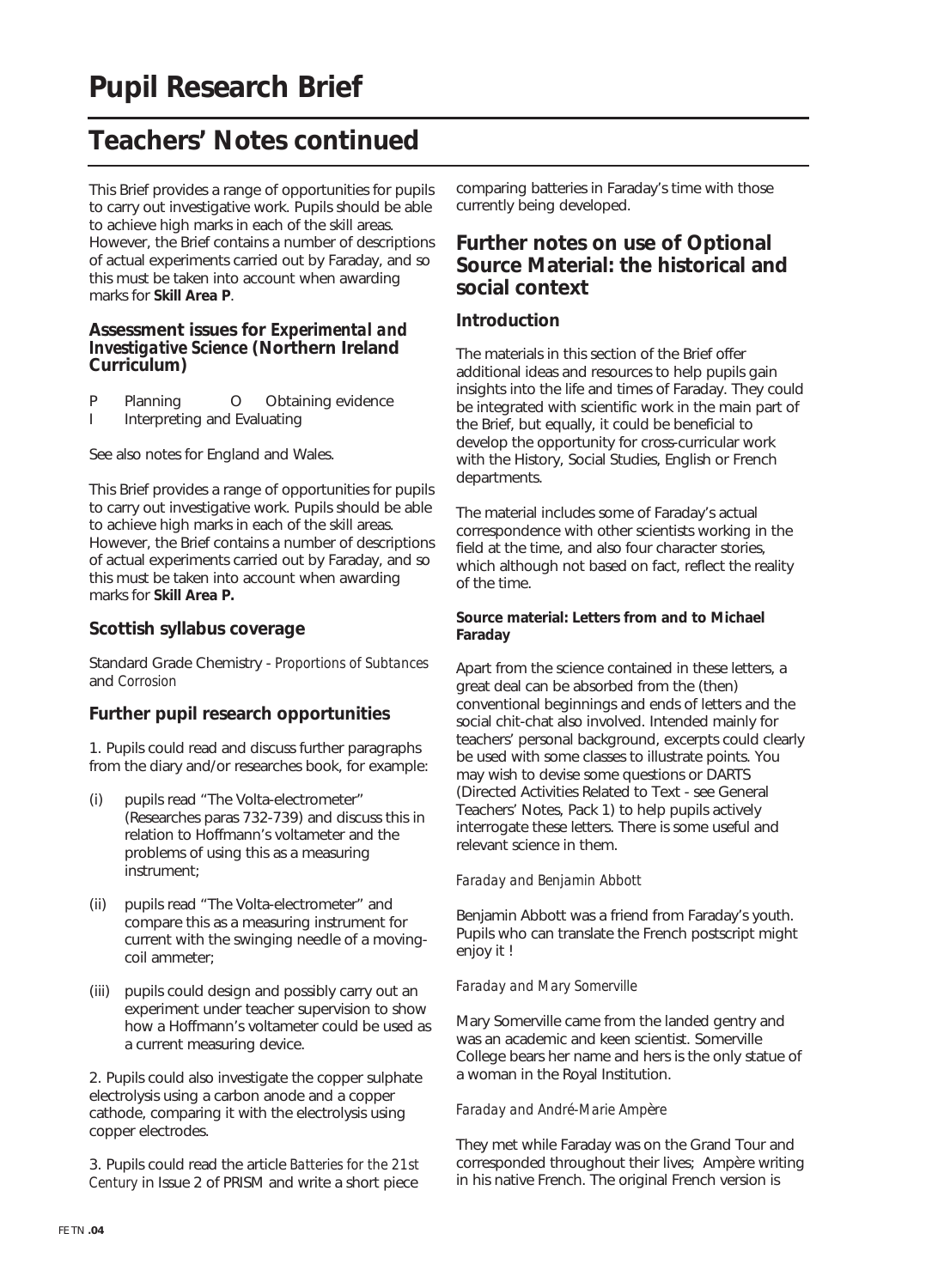included for use instead of the English translation for pupils with linguistic ability. They will almost certainly need help from their language teacher as the French is of the period in the same way as is the English.

#### **Character Stories**

Using Faraday's letters on their own to give pupils a flavour of society would make very high demands on their language abilities and their historical knowledge, although this might be done if the project were joint between Science and History departments. Consequently, four character stories have been developed to give more access to ideas and historical knowledge.The **map** is for pupils to follow as they read the stories.

#### *Jane and James Deval*

Two roles loosely based on the types of families and life-styles of Michael Faraday and Benjamin Abbott when they were youths.

#### *Alice, Lady Mesbury and Albert, Lord Mesbury*

Two roles typical of landed gentry of the time but with some of the ideas from Mary Somerville.

The characters' names are fictional, as are the titles and the houses they inhabited. The rest is as accurate as it has been possible to make it; for instance, the *Marylebone Literary and Scientific Institute* existed at that time and that place; Faraday was lecturing on metals on those dates.

#### **Faraday's Researches**

Language and electrolysis paragraphs 661- 667.

#### **Some suggestions for using the optional source materials**

#### **1. Faraday's correspondence**

a. Pupils read the Mary Somerville letters, with perhaps parts of the Abbott letters, looking in particular at the beginnings and ends of the letters and at selected scientific middle sections. (This could be combined with work in English).

b. Pupils read the Abbott letters and selected parts of the Ampère letters. The teacher leads pupils through the controversy between Faraday and Ampère (who nevertheless remained as good friends).

c. Higher ability pupils report back on the Ampère letters they have been studying, leading to a discussion on the controversy between Faraday and Ampère.

In addition, as a continuing task across the whole timespan of the Brief, higher-achieving pupils could be given one or more sets of the Faraday Letters and asked to prepare short verbal presentations on one of:

- the style of letter writing
- historical context
- scientific controversy (as in the Ampère selection)

Pupils with high skills in French might try the Ampère letter in the original French (with the help of their French teachers, since the French is archaic too).

#### **2. Character stories**

Groups of four pupils could be formed and each member takes a character story (and map) and studies it, perhaps for homework. They highlight key information about their character such as: who they are; family background; work and interests; leisure pursuits and, particularly, any reference to scientific background.

Each pupil can exchange this information (possibly in role) with the rest of the group, followed by a general discussion of the characters and their lives and times.

#### **3. Faraday's Researches**

Possible uses of this material include the following:

- (i) The teacher leads pupils through the evolution or creation of new words to describe his discoveries.
- (ii) Pupils discuss the uses of these 'new' words in the 1840s and in the present day
- (iii) Higher-achieving pupils research the Latin and Greek roots of the scientific language, with the help of their language teachers.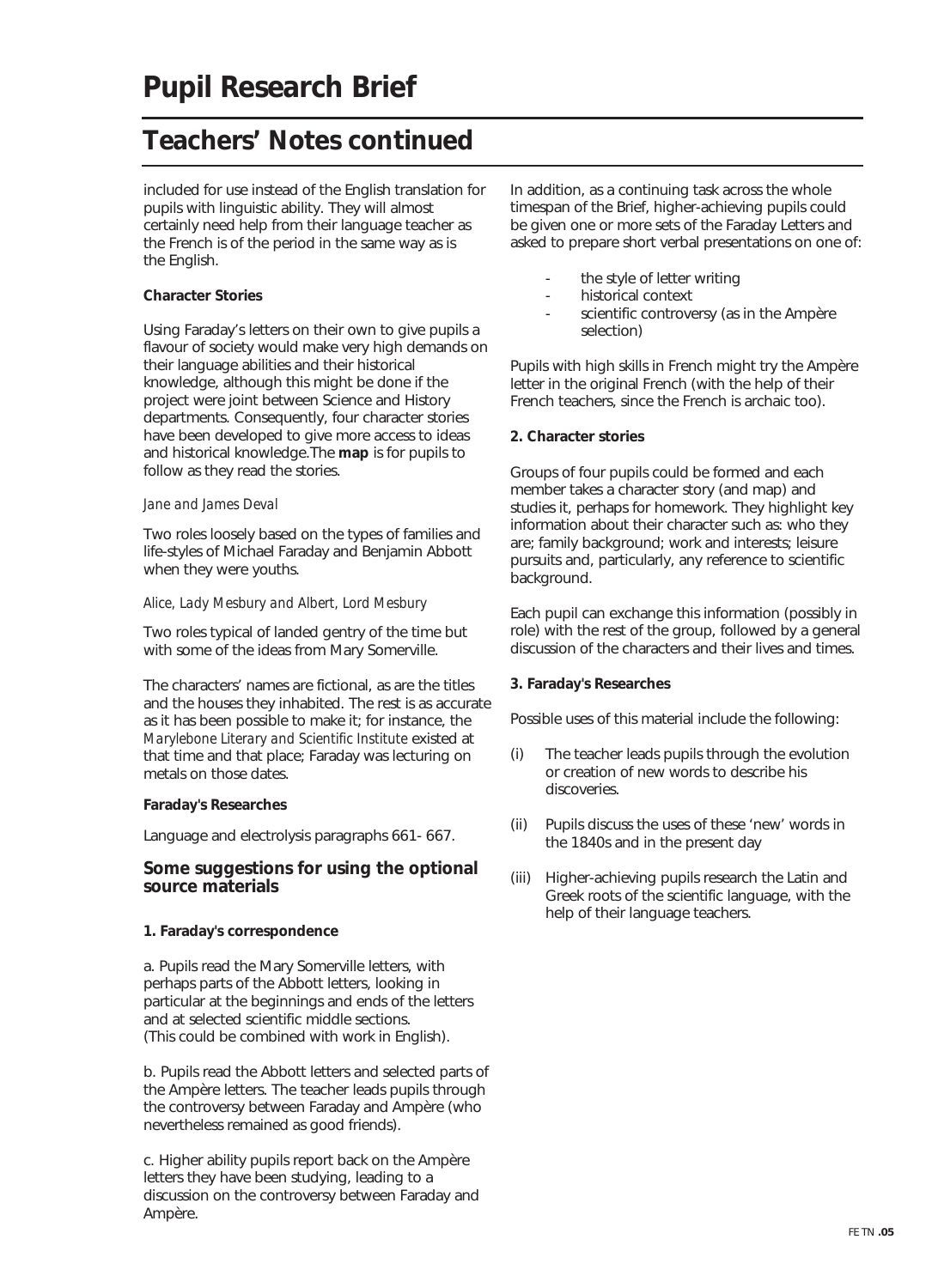## **Background Notes - Michael Faraday and Electrolysis**

### **Early 1800s**

#### *General*

People who were owners of large areas of agricultural land were only just starting to come to terms with the idea of industrialisation (the Industrial Revolution as it is now called); the Napoleonic Wars had finally finished in 1815 and the aristocracy in Britain were still very nervous of the idea of working people having any power. Railways were being built, weaving was now done in mills, industrial towns were being built. Overall, industrialisation was developing and the elites were trying to control it against a background of civil unrest.

Parliament was being pushed to reform and slavery was gradually being outlawed in Britain and elsewhere. Britain was exploring and colonising remote parts of the world; convicted people were being transported to these colonies. The first official Census had taken place in 1801 and the Ordnance Survey was in the process of systematically mapping the whole country (1791-1860s).

#### *Place of Science*

The large-scale landowners, the elite aristocracy, wanted to be roundly educated. This meant learning in all areas of knowledge including Science. Some scientists (or 'natural philosophers') had a great deal of their own money and did not work at any job. In some circles it was considered the fashionable thing to have your own laboratory and scientific equipment and some wealthy people had them. Educated people who needed to earn money - the professional classes -carried out science as a sideline to other careers, such as medicine. Many scientific insights came from the vast leaps in technology that accompanied the Industrial Revolution.

#### *The Royal Institution*

The Royal Institution of Great Britain was founded in 1799 at 21 Albemarle Street, London. A group of scientists headed by Count Rumford founded it and Humphry Davy was the first popular lecturer there.

The famous lecture theatre at the Royal Institution had a gallery for the tradespeople with a separate entrance from the street, so that they would not be 'embarrassed by having to sit with the fancy'. It is worth noting that women as well as men came to lectures and were members of the RI; educated women bringing their daughters. This was at a time when women were still regarded as intellectually frivolous by some men.

#### *Faraday*

Faraday was one of four children in the family whose father was a blacksmith. He started work at 13 years as a errand boy to a bookbinder and bookshop keeper, Mr Riebau. His education up to this point was the basic one that most boys and girls of his class had: reading, writing and arithmetic at a fee-paying school (the fees were very low and only the very poor could not afford them). Mr Riebau took him on as an apprentice bookbinder when he was 14 years old and did not charge a fee for this, which was unusual. (Apprentices in those days lived with their apprentice-masters rather than with their own families).

While he learned how to bind books, Faraday started reading them; in particular the *Encyclopedia Britannica* (3rd edition, 1797). He then started to improve his own education by going to what we would now call a 'self-help group', attending talks and lectures, collecting articles and reading chosen ranges of books. Talks were given in halls and in people's homes - remember there was no such thing as radio, let alone television. This type of self-education was quite common for a lot of people. It's strand continues today in evening classes, the Workers Education Association and also the Open University. It was, and still is, particularly strong in Scotland.

Religion played an important part in many peoples' lives and much education went on in church buildings. Michael Faraday himself was a life-long member of a small sect of Protestants called the Sandemanians.

Books on science interested Faraday greatly and one called *Conversations in Chemistry* by Jane Marcet, which was written from lectures of Humphry Davy, really captured his imagination. There were many 'self-improving' books around this time and science was considered especially interesting. This one showed how to do experiments and Faraday made his own battery, called then a 'voltaic pile' after Volta who had invented it around 1786. He wrote to a friend in his self-help group, Benjamin Abbott.

"I, Sir, my own self, cut out seven discs of the size of half-pennies each! I, Sir, covered them with seven half-pence and I interposed between seven or rather six pieces of paper, soaked in a solution of Muriate of Soda!!! - but laugh no longer Dear A----- rather wonder at the effects this trivial power produced, it was sufficient to produce the decomposition of the Sulphate of Magnesia; an effect which extremely surprised me, for I did not - could not have any idea, that the agent was component to the purpose."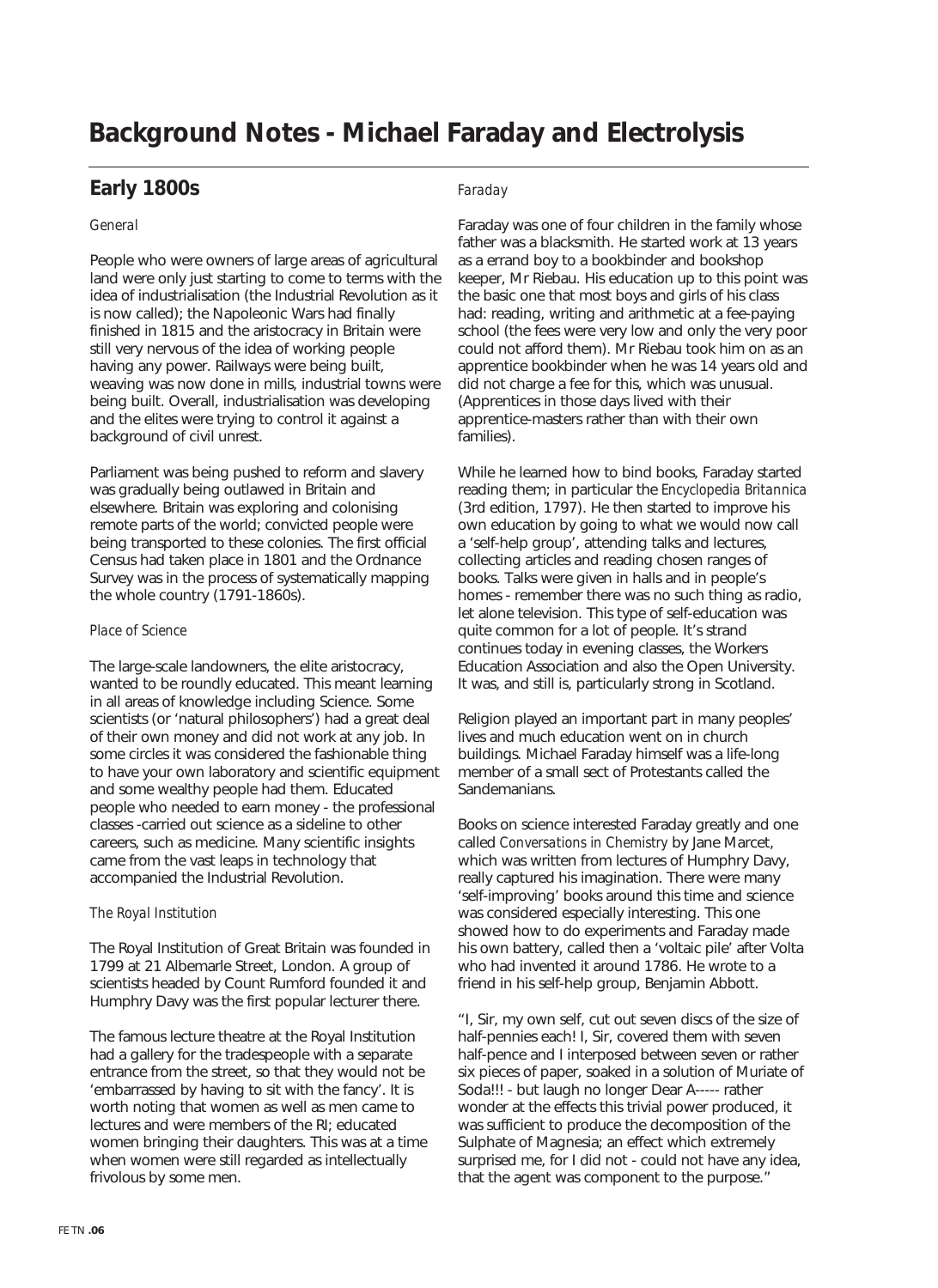### **Background Notes - Michael Faraday and Electrolysis cnt'd**

When he was about 20, Faraday was given a ticket to go to the RI to listen to a series of four lectures by Humphry Davy, who was then a very fashionable lecturer and a researcher at the Royal Institution. Faraday sat in the gallery, was very impressed and took very full notes. Because he was fascinated by science - and not so very fascinated by bookbinding he expanded these notes, illustrated them, and bound them. Having done this he sent the bound copy to Humphry Davy and asked him for a job. Davy was very impressed by the bound notes; they are on view these days in the Faraday Museum at the RI in London. There was no job available at the time, but one became available in 1813 and Davy gave it to Faraday; assistant in the laboratories at 25 shillings per week, two rooms in the attic, coals and candles.

Humphry Davy himself originally started training as an apothecary (pharmacist). He was also a poet and was friends with people like Wordsworth, Coleridge, Southey and Walter Scott. Davy was doing some of his main work at the time (1803) that Dalton was promoting the atomic theory (atoms - basic building blocks and indivisible) but he never did really accept this. Faraday probably did accept the theory but was wary of it.

Very soon afterwards, in 1813, Humphry Davy and his wife set out on a Grand Tour of Europe. Davy used the opportunity to talk to a great many scientists and to work on experiments. For this, he took along Michael Faraday who became an indispensable assistant. At the time, the Napoleonic Wars were still going on, but Emperor Napoleon was very keen on science and admired Davy's work. He had already given Davy a medal for his science work (while France and England were at war!) and now allowed the party to travel through France. They visited Switzerland and then went on into Italy. While in Florence, one of their more famous experiments was to burn a diamond with the aid of the 'great lens in the Academia del Cimento' (in the same way that a small converging lens today can set fire to a piece of paper by concentrating the Sun's rays). In doing so they showed that diamond was pure carbon, the same substance as graphite; this view was still being argued over many years later. Faraday made many friends on this tour and corresponded with some for a long time afterward, having learned French and Italian on his travels.

Davy had resigned from the Royal Institution when he got married in 1813 but continued as honorary professor for life, directing a great deal of Faraday's initial work. As Davy became even more part of fashionable society and President of the Royal Society, so Faraday did more of the work and became a very

successful lecturer in his own right . He became Superintendent of Laboratories, married and brought his wife Sarah to live in the RI . A great deal of his work comprised 'useful science'; a lot of analytical chemistry on water quality, sewers , steel alloys, optical glass and so on. It was in 1834 that he became Professor Faraday, with the 'chair' paid especially for him by John Fuller, a Member of Parliament.

Michael Faraday had a modest nature and although he had a temper, he kept it in check, preferring to reason with people and help them. The Royal Institution carries on many of his traditions in lecture demonstrations, often using Faraday's own equipment along with that from other famous scientists who lived and worked at the RI. One of his innovations was lectures for children, which carry on throughout the year to this day and have their high point in the annual RI Christmas lectures, which are televised.

Faraday actually did his experimentation at the RI with only one lab assistant. However, the pace of life itself was not nearly so fast in the 1830s and he certainly talked to a lot of people about his work. He talked informally at the RI and other people's houses; he lectured in the famous theatre - often about his latest discoveries; he published his findings - most often via the Royal Society; wrote occasional letters to the papers, and corresponded (by letter) with a vast range of people both in Britain and in other countries.

His modest nature and obvious skills as a lecturer (he published a book on lecturing still used today) meant he met and talked to a great number of the fashionable people. Prince Albert went to his lectures and was a friend; also the artists Turner and Constable, Dickens and Ruskin the authors - both concerned for the lot of the working classes, Darwin and Huxley, Roget (of Thesaurus fame), Talbot - one of the first photographers (demonstrating flash photography in RI) and others. Many of these also lectured at the Royal Institution.

#### *Faraday's Laws of Electrolysis*

Michael Faraday was always interested in electricity. In 1833 he put together a series of experiments to show that electricity was the same no matter from where it came. This was something that was by no means agreed on at the time. Different types of electricity were referred to as *animal* (galvanic); *chemical (*voltaic;) *frictional* (electrostatic;) and electromagnetic.